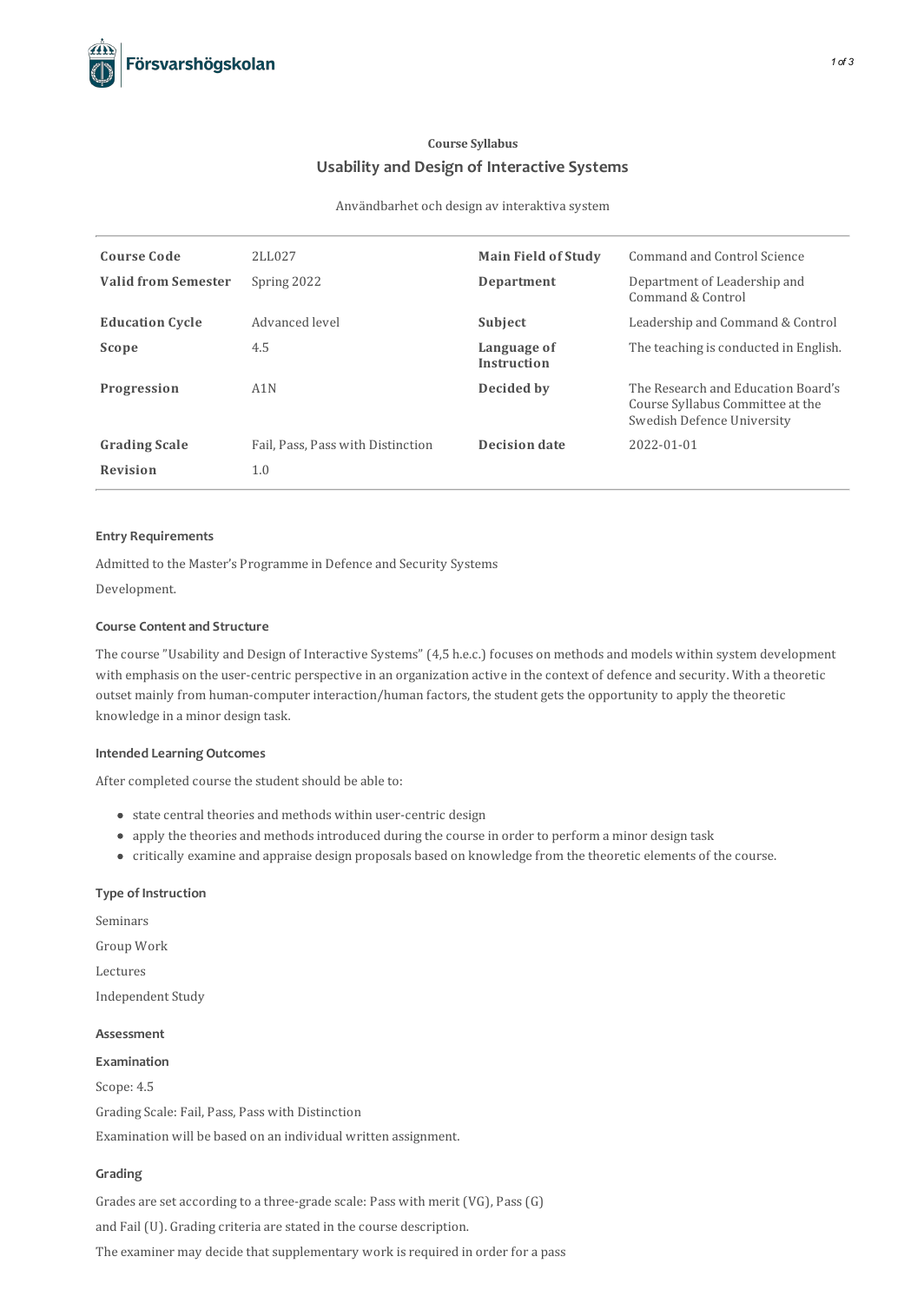

grade to be achieved. Examination paperssubmitted late will not be graded, unless there are special reasons, which have been approved by the examiner. Supplementary assignments are to be submitted no later than five working days after the notification of results and the supplementary assignment for the examination in question, unless there are special reasons, which have been approved by the examiner.

#### **Restrictionsin Number of Examinations**

There is no limit on the total number of examination opportunities. The total number is restricted to one ordinary examination and two retakes in any two-term period, unless special circumstances exist that are acceptable to the examiner.

#### **Restrictions Concerning Degree**

The course cannot be included in a degree with another course whose content fully or partially corresponds to the content of this course.

#### **Transitional Provisions**

When a course is no longer provided or when the content of a course has been significantly altered, the student/participant retains the right to be examined in accordance with this course syllabus once per term during a three-term period.

#### **Miscellanous**

The course is held as a compulsory element of the Master's Programme in

Defence and Security Systems Development.

On the completion of the course, an evaluation will be conducted under the

auspices of the course director which will form the basis for any changes to the course.

The course will be held in English. If no international students are admitted, parts of the course may be held in Swedish.

The examiner may decide on alternative forms of examination for a student, if that

student has an approval from the Swedish Defence University concerning special

pedagogical support due to disability.

This is a modified version of the syllabus, created to transfer the original to the education database Kursinfo. For originals, contact the archive.